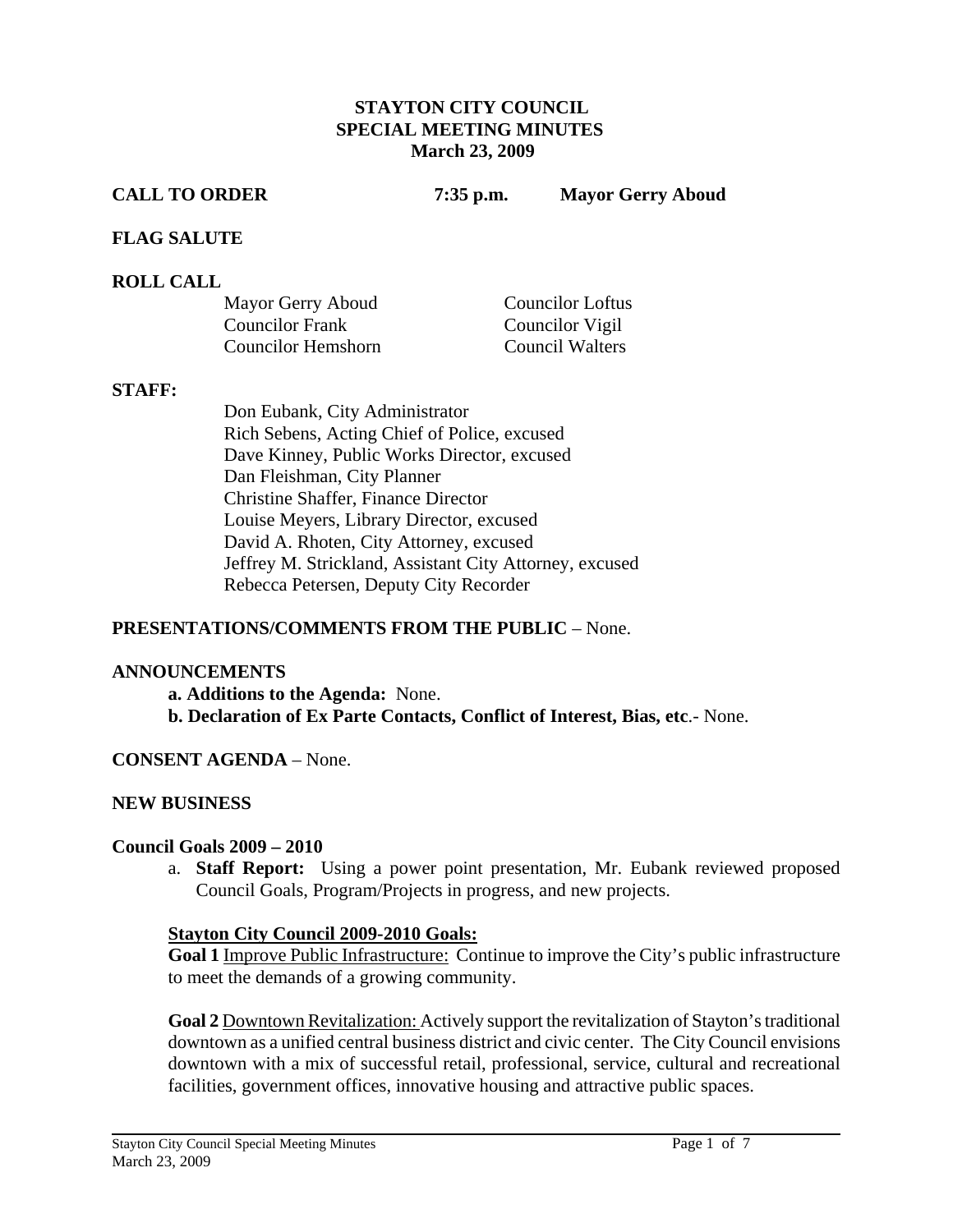**Goal 3** Support Economic Development Efforts in Stayton: Increase the City of Stayton's involvement in economic development.

**Goal 4** Encourage Public Involvement in City Government: Implement a formal public involvement policy to encourage citizen participation and use of volunteers throughout the city government.

**Goal 5** Enhance the Livability of Stayton: Improve the livability and quality of life for Stayton residents through the provision of excellent public facilities and public spaces. The City will serve as a catalyst to encourage the development of leisure time/recreation opportunities through partnerships with local organizations.

**Goal 6** Effective, Friendly and Transparent City Government: Develop a program to evaluate and ensure the City has an efficient, effective friendly and transparent city government.

# **City Administrator's Implementation Plan Task Areas:**

**Goal 1:** Improve Public Infrastructure: Land Acquisition, Street Maintenance & Sidewalk Improvements, Street Lighting Analysis and Public Works Standards.

**Goal 2:** Downtown Revitalization: Amphitheater & Community Square, City Hall/Government Center and Urban Renewal District.

**Goal 3:** Support Economic Development Efforts: Market & encourage industries to locate in the Wilco Rd. Industrial Area, Define the City's role in economic development and Review & Update City Regulations affecting industrial & commercial developments.

**Goal 4:** Encourage Public Involvement in City Government: Council hold quarterly open houses, Identify volunteer opportunities and encourage volunteerism throughout all parts of city government.

**Goal 5:** Enhance Stayton's Livability: Improve the Community Center, Stayton Senior Center, Local Youth Center, Park Improvements and Community Appearance.

**Goal 6**: Effective, Friendly and Transparent City Government: Encourage a friendly business attitude, Focus on customer service, Complete a facilities inventory, City Policy to be sustainable/eco-friendly, Financial Stewardship.

# **Programs & Projects in Progress 2009-2010**:

Goal 1: Improve Public Infrastructure: Street Financing (Identify/Select funding sources & Summer 2009 projects), Water System Improvements (\$3.6 Million Water Plant Upgrade, Elwood/ $6<sup>th</sup>/H$ ollister Water Mains, Major meter replacements & Leak repairs), Wastewater Project (\$5.8 million WWTP Upgrade, Headworks & Sludge Pump Replacement, Annual TV & Sewer Line Repairs, PW Standards (Ashley Engineering working on standards, Council adoption by September 2009).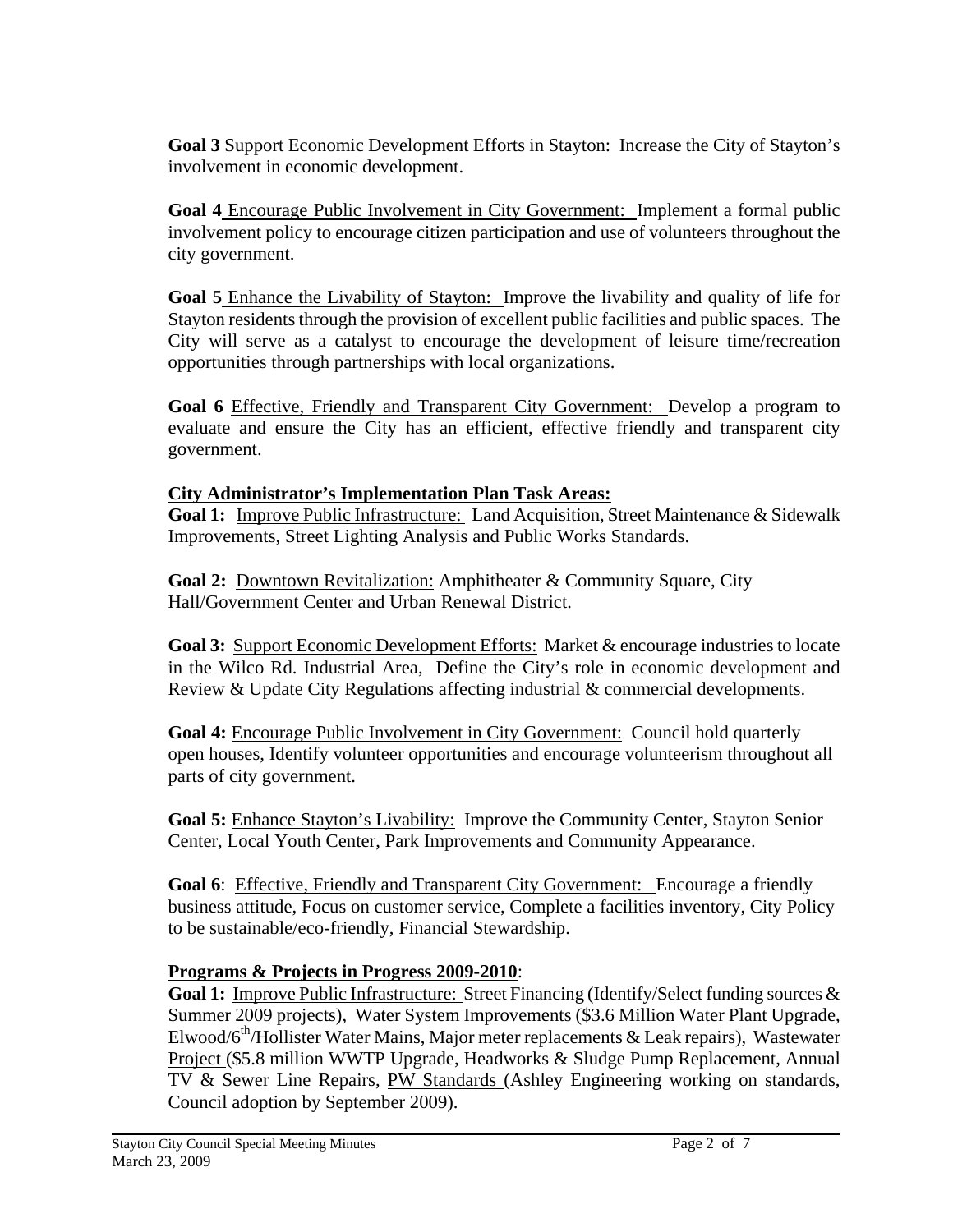**Goal 2:** Downtown Revitalization: Urban Renewal District (Downtown Revitalization Plan Adopted, Advisory Group since Fall 2008, Agency Formation in March 2009, DRAFT Plan by April 2009).

**Goal 3:** Support Economic Development Efforts:Review Local Regulation & Fees (CODE Amendments & TGM Grant Application filed to Update the Transportation System Plan).

**Goal 4:** Encourage Public Involvement in City Government: Volunteers in City Government (Police Dept., Pool, Library, Committees & FRONT PORCH invitation news letter).

**Goal 5**: Enhance Stayton's Livability: Senior Center & Youth Center (Meeting w/local groups and Presentations to City Council), Park Improvements (Trails Grant for Pedestrian Bridge (pending), Santiam Park Grant (apps submitted), Riverfront Park Mgt Plan (being reviewed), Temporary Skate Park (installed 2008) and Parks & Rec Board is reviewing all parks);

**Goal 6:** Effective, Friendly and Transparent City Government: Customer Service (Police logs & monthly reports to Council, Iworq Customer Service Software installed in Public Works in November 2008, Pool Monthly Statistics, Library Monthly & Oregon State Library Statistical Reports)

## **New Projects 2009 – 2010:**

**Goal 1:** Improve Public Infrastructure: Land Acquisition (Acquire Longhorn Property @ Cascade Hwy & Shaff Rd.).

**Goal 2**: Downtown Revitalization: Amphitheatre & Community Square (Develop financing proposal in 2009-2010, Identify Location), City Hall/Government Center (Acquire additional property by July 2010, Explore partnerships w/ other agencies, Develop financing plan & Set target date for construction – April 2010).

**Goal 3:** Support Economic Development Efforts: Market & Encourage Siting of New Industries in Wilco Rd. Industrial Area and Define City's Role in Economic Development (Meet w/ SEDCOR, Chamber et al. to identify current efforts., Identify city roles in business retention & recruitment including: Marketing, Financial Incentives, Public Facility Improvements, etc.).

**Goal 4**: Encourage Public Involvement in City Government: Hold Council Open Houses & Conduct citywide survey.

**Goal 5:** Enhance Stayton's Livability: Improve the Stayton Community Center (Develop a plan & financing proposal to renovate or modernize the community center facility including: Potential site for senior activities, Space Planning & Architectural Concepts, Public Involvement Process and Identify Community Partners).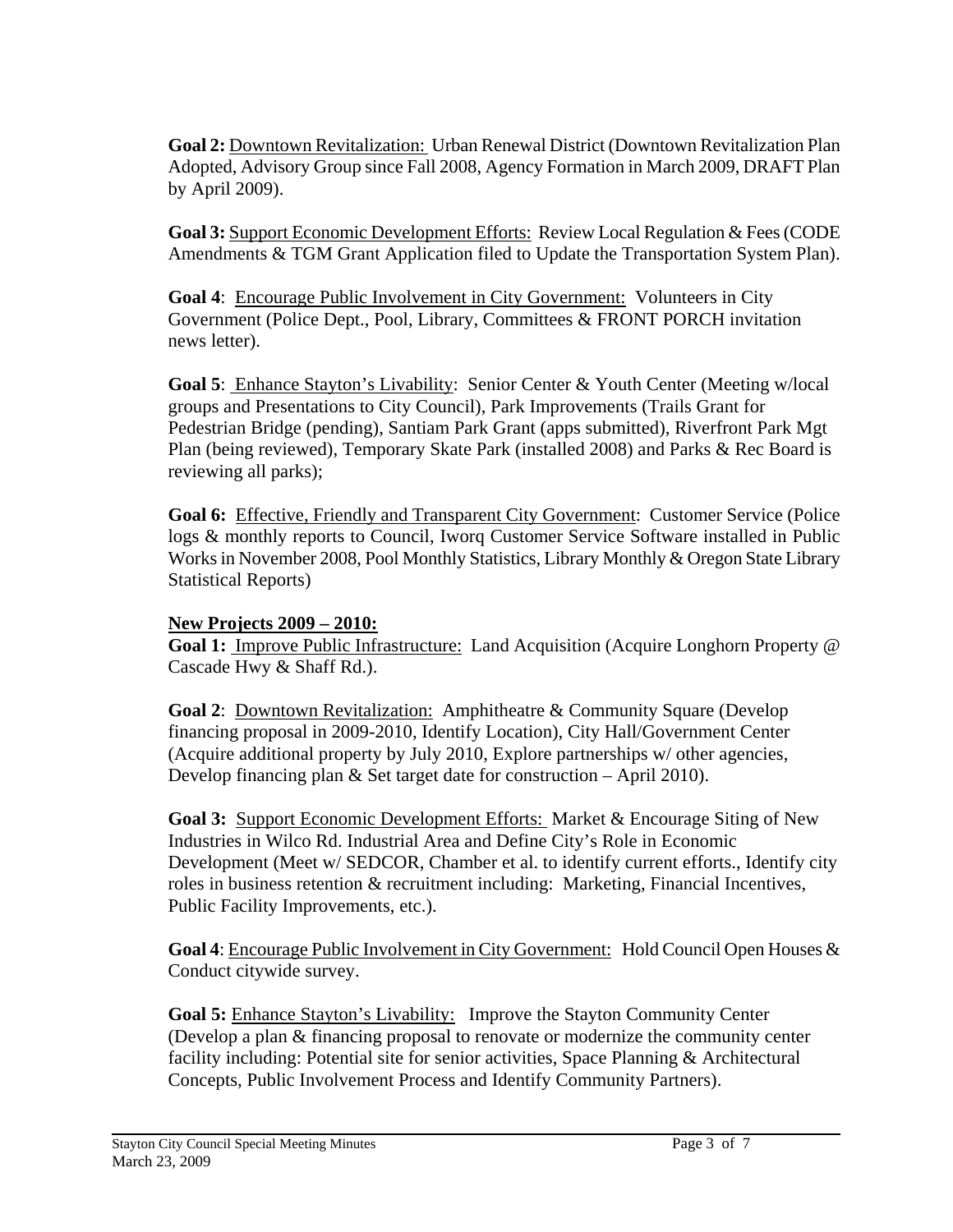Goal 6: Effective, Friendly and Transparent City Government: Encourage business friendly attitude; GROW review city operations and make recommendations for how the city can improve operations and provide clear, concise information to public and businesses. Complete by July 01, 2009. Complete a City Facilities Inventory (Inventory existing buildings, properties and rents. Provide Council a summary of activities in all facilities; Sustainability & Eco-Friendly Policy (Develop policy by January 2010 supporting sustainability considering energy efficiency, procurement, retrofit or improvements to city buildings, and cost effectiveness).

**NEXT STEPS:** Mayor & Councilors Review Goals (Make changes to Goal Statements, Suggest work elements) Adopt Goals on April 06, 2009.

**STAFF NEXT STEPS:** Review Implementation Items w/Department Heads and Other Staff; Post COUNCIL GOALS on web site & put in next FRONT PORCH newsletter; Post COUNCIL GOALS on Community Center Wall; Quarterly Reviews with Mayor & Council.

# **b. Council Deliberation:**

1. The facilities inventory needs to be completed before the budget process, as it could affect some of the numbers. Mr. Eubank stated that the inventory will be completed before that time.

- 2. The City can't accomplish all tasks, the council needs to set priorities.
- 3. The list of goals represents what the council agreed on at the work session.
- 4. Does the city have property currently that they can use instead of acquiring it?
- 5. Utilization of current assets vs. acquisition of new assets makes more sense.
- 6. Dedicated city staff has listened to the Council's wishes, and have come up with a plan to achieve the goals.
- 7. The list is very large and a quarterly report would be appreciated to provide updates for the completion of the tasks.

 8. The inventory is crucial to the budget process to see what the city owns and what they are collecting for. If the information could be obtained in stages, it would help the council determine the upcoming fiscal budget and goal items. Mr. Eubank stated that the inventory can probably be accomplished in stages.

# **c. Council Decision:**

**MOTION:** From Councilor Vigil to accept the goals as presented. Motion failed due to lack of second.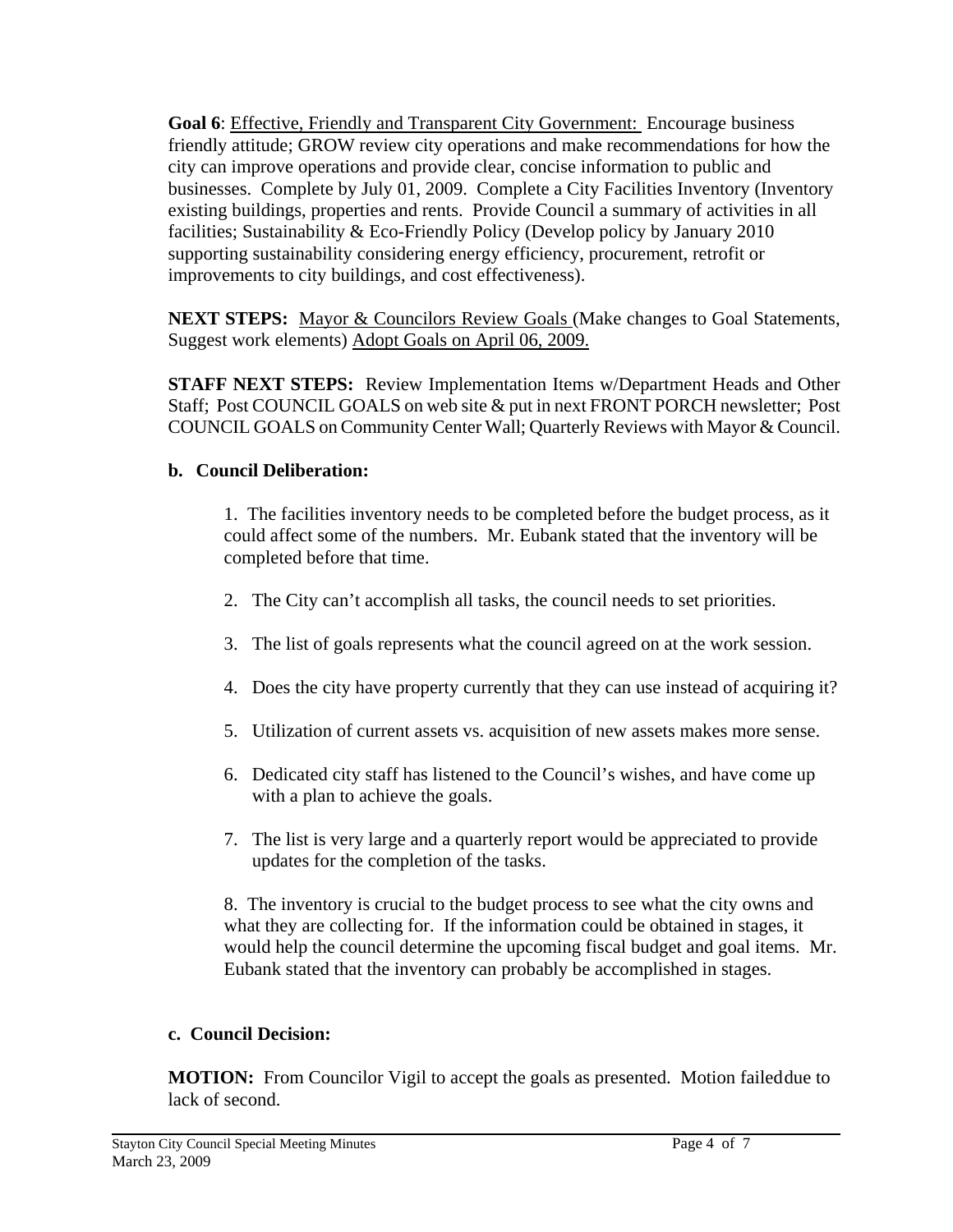Mayor Aboud asked the Council to contact Mr. Eubank with any questions or concerns about the Goal document, and that it will be brought back to the Council at their April 20, 2009 regularly scheduled council meeting.

*Note: Mayor Aboud was contacted by Mr. Eubank who stated there were no concerns or changes voiced to him, therefore, staff is placing the item on the April 06, 2009 Agenda; if Council does not wish to make a decision on the issue, it can be deferred until the next regularly scheduled City Council meeting of April 20, 2009.* 

## **STAFF/COMMISSION REPORTS**

## **Finance Director's Report – Christine Shaffer**

**a. Monthly Finance Department Report:** Ms. Shaffer stated that the accounts payable checks look a little short in both the number of checks issued and the amount of the checks, since February was a short month and the last run on the  $30<sup>th</sup>$  was actually done on the first of March.

## **Public Works Director's Report – Dave Kinney**

**a. Monthly Operating Report:** No discussion.

**b. Storm Water Master Plan Work Session:** Mr. Eubank stated that staff is recommending scheduling a work session for Monday, April 13, 2009, 6:30 pm to discuss the Storm Water Master Plan. Council members were agreeable to the date and time.

In response to a question from the Council as to whether or not the city has been in contact with the Santiam Water Control District (SWCD) regarding the master plan, Larry Trosi, Manager, for the district was present and stated that the district has not had any recent meetings with the city regarding the Storm Water Master Plan, and that the district is very interested in a preliminary agreement between the City and District to discharge into the SWCD ditches.

## **Library Director's Report – Louise Meyers**

**a. February 2009 Activities/Statistics:** In response to a question as to how are things going at the Library, Mr. Eubank confirmed that Ms. Meyers will be present at the next meeting to answer any questions the Council may have regarding operations at the Library.

## **Police Sergeant – Danielle Wetzel**

**a. Monthly Crime Rate Comparison Statistical Sheets:** In response to a question as to whether anything is being done since residential burglaries, auto thefts and disorderly conducts are up, Mr. Eubank stated that a couple of arrests have been made in the auto theft cases, and that nine to twelve disorderly conducts is not considered a huge problem.

In response to a question regarding the time of day that the breaking and entering cases are occurring, Mr. Eubank stated that they have occurred during the day, and also at night.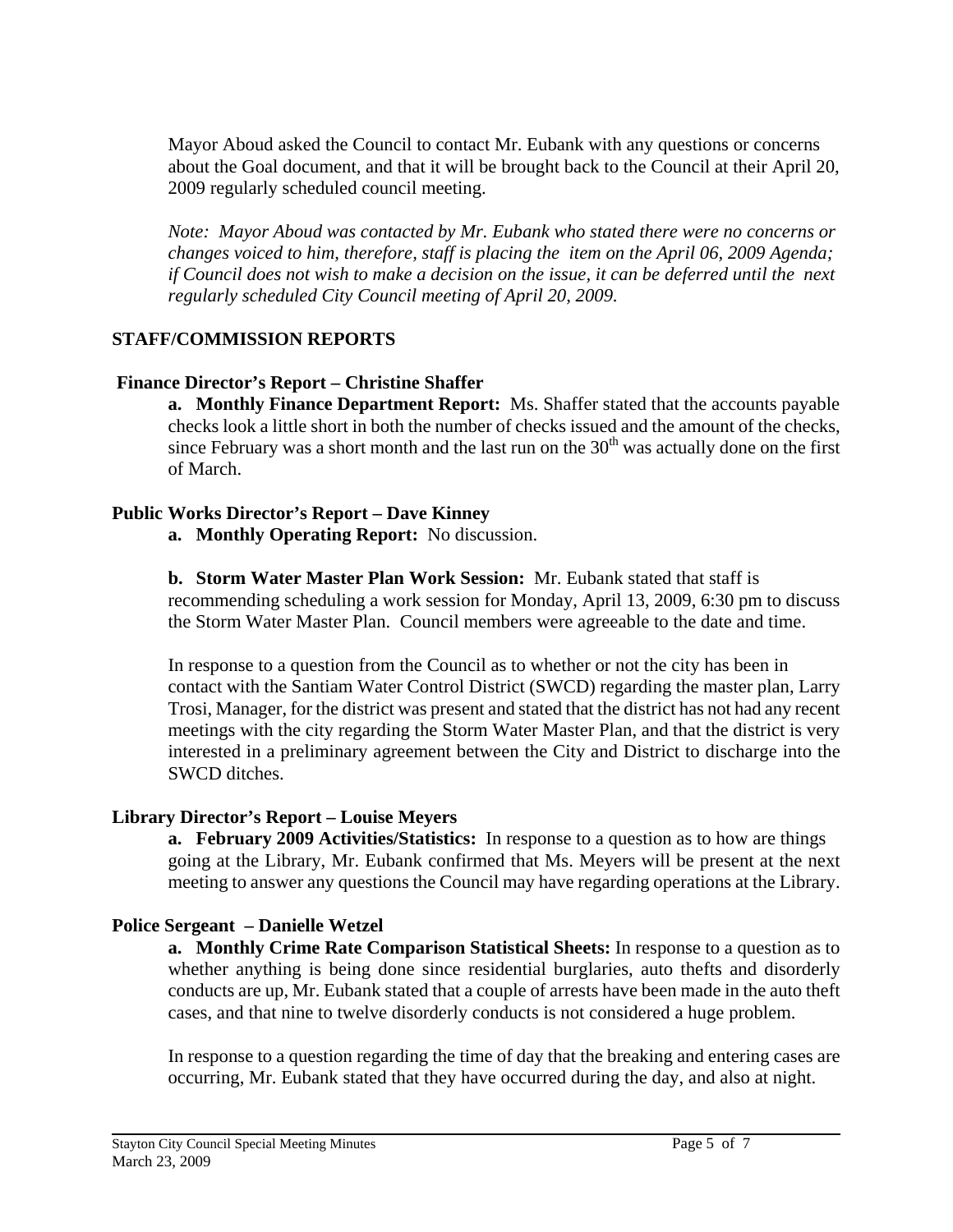**b.** Bike Safety was discussed with the recent bicycle incidents that have happened lately, and a councilor asked if there was a problem? Mr. Eubank stated that a couple of incidents had happened lately that involved bicycles and that a public Bicycle Safety Fair will be held next month. When officers see the youth doing something positive like obeying traffic signs, wearing their helmets, etc. the youngsters are given a certificate for a free small treat at a local eatery.

# **Pool Manager – Rebekah Meeks**

 **a. January Pool Monthly Operating Report:** In response to a question as to why the city is replacing the old sized boiler with a new larger one, Ms. Meeks stated that the price of \$70,000 is for the boiler and heater together that will heat 210,000 gallons of water to 87 degrees. Ms. Meeks reported that the revenues for swim lessons were down due to no sign ups.

# **PRESENTATIONS/COMMENTS FROM THE PUBLIC** – None.

# **BUSINESS FROM THE CITY ADMINISTRATOR**

 **a. Budget Work Session Scheduled:** Mr. Eubank stated that staff would like to schedule a work session for Monday, April 20, 2009, 6:00 pm to discuss budget issues.

# **BUSINESS FROM THE MAYOR –** None.

# **BUSINESS FROM THE COUNCIL**

**a. Council Correspondence:** Referring to a recent e-mail message sent out by Councilor Hemshorn addressing wasting staff time to contact local business owners in the industrial area, Councilor Loftus stated that he had contacted the local business owners in the Industrial area in a constructive effort to make sure that the citizens were informed of the upcoming proposed changes that could affect their property.

**b. City Administrator Evaluation:** Mayor Aboud asked council members to review the evaluation materials for the City Administrator position and to get back to he or Mr. Eubank in order to determine which process they will proceed with.

# **ADJOURN**

There being no further business, the meeting was adjourned at 8:34 pm.

APPROVED BY THE STAYTON CITY COUNCIL this  $6<sup>th</sup>$  day of April 2009, by a 5:0 VOTE OF